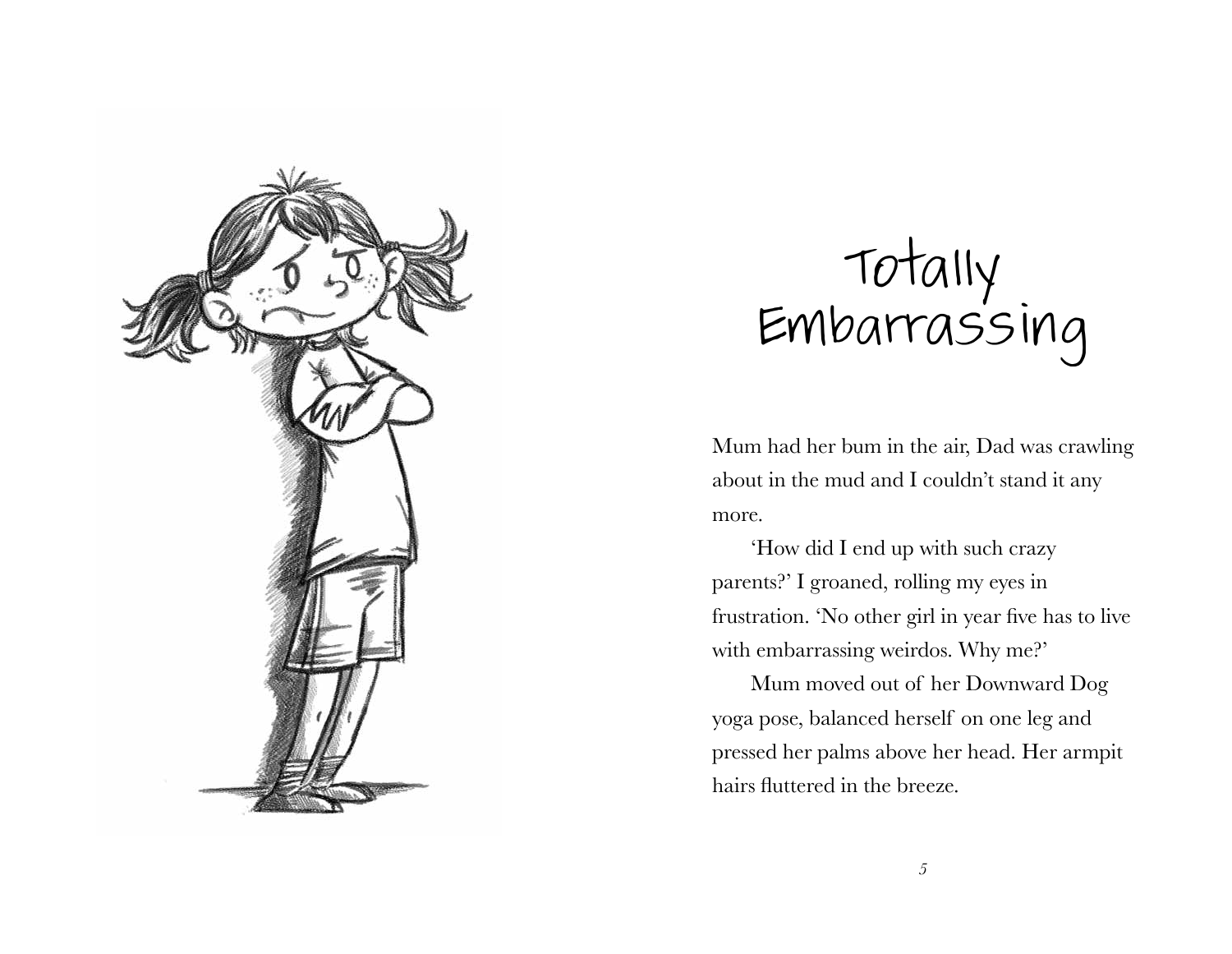'Ohmmmmm …' she said.

'Why can't we use a lighter like normal people?' I said, striking the flint for the hundredth time and failing to get a spark again!

'A flint is gentler on the ozone, Darcy,' said Dad, gently tugging an earthworm from the dirt with his fingers. It kicked and squirmed in the palm of his hand.

'Can you eat ozone?' I said. 'Because we'll starve before I get this fire going.'

'The trick is sock fluff,' said Dad. 'Sock fluff always gets a spark. But if you can't wait for the lentil burgers there's plenty of mungbean salad and gluten-free bread in the esky.'

'Ohmmmmm …' said Mum.

Things couldn't get any worse. Or so I thought, until a car pulled into the park and, squinting through its back window was Michael, a kid from my class. If he looked over now I'd be a living joke before I could say, 'Not

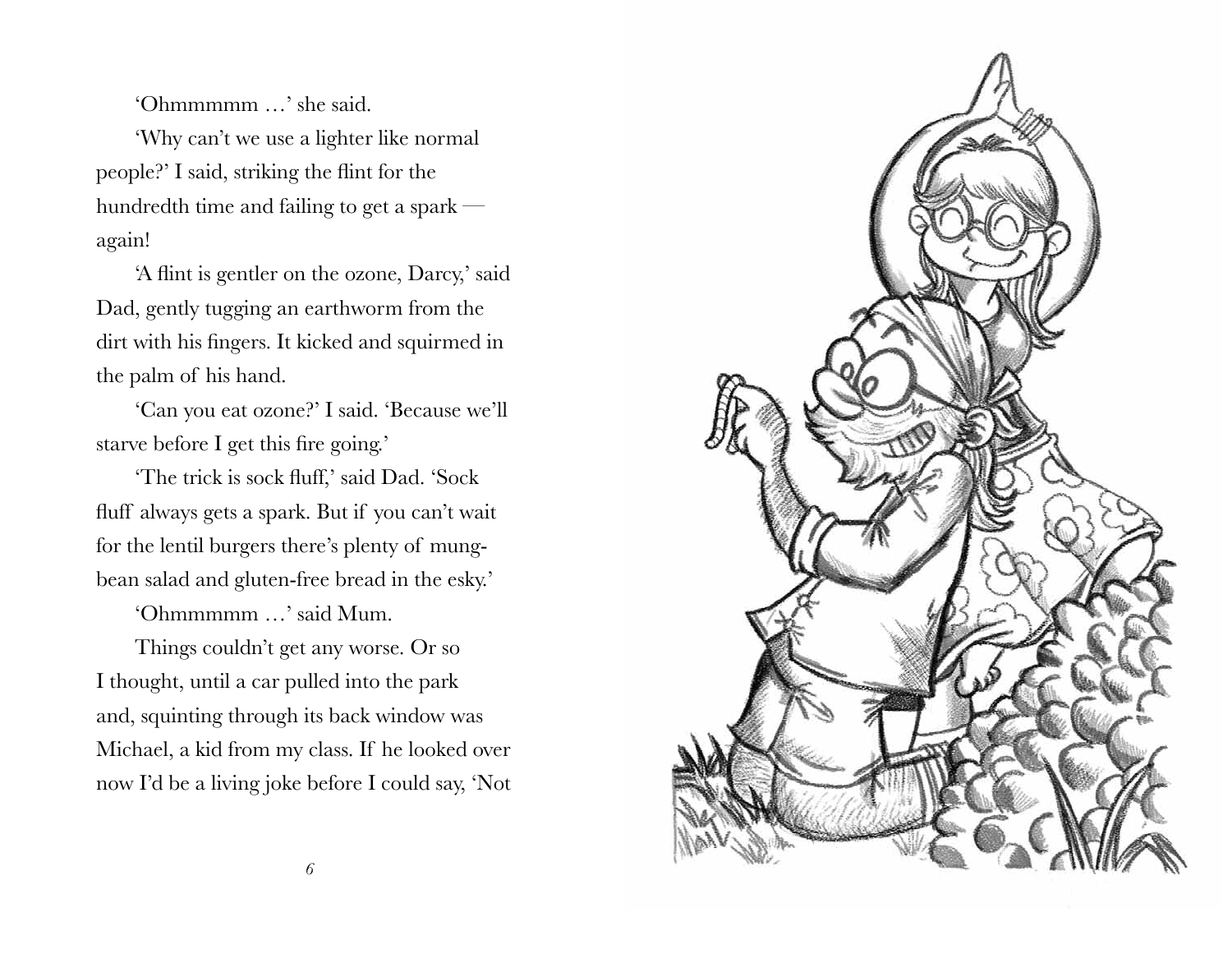related to me'. I quickly crouched behind the barbeque, messed my hair over my face and looked about for a place to hide.

The earthy whiff of the wetland seeped into my nostrils. Of course!

'I'm going to check out the swamp,' I said, scurrying past Dad. I pushed through the reeds, slipped down the bank and slopped into ankle deep mud. Turning around, I shimmied back up the slope, just far enough to look out from behind a paperbark trunk. Dad's eyes were wide with delight.

'Off she goes exploring the natural world,' he said.

Mum was doing a happy dance. 'She's so in tune!' she cried, waving her hands in the air. 'Whoop, whoop, whoop!'

It was awful.

But my super quick thinking had worked. Michael hadn't seen me. I almost broke into my own little happy dance but was all of a sudden

distracted. A cold, slimy wetness seeped into my socks and a raspy gulp echoed from the mud puddles behind me. 'Holy croak! It's Darcy Moon!'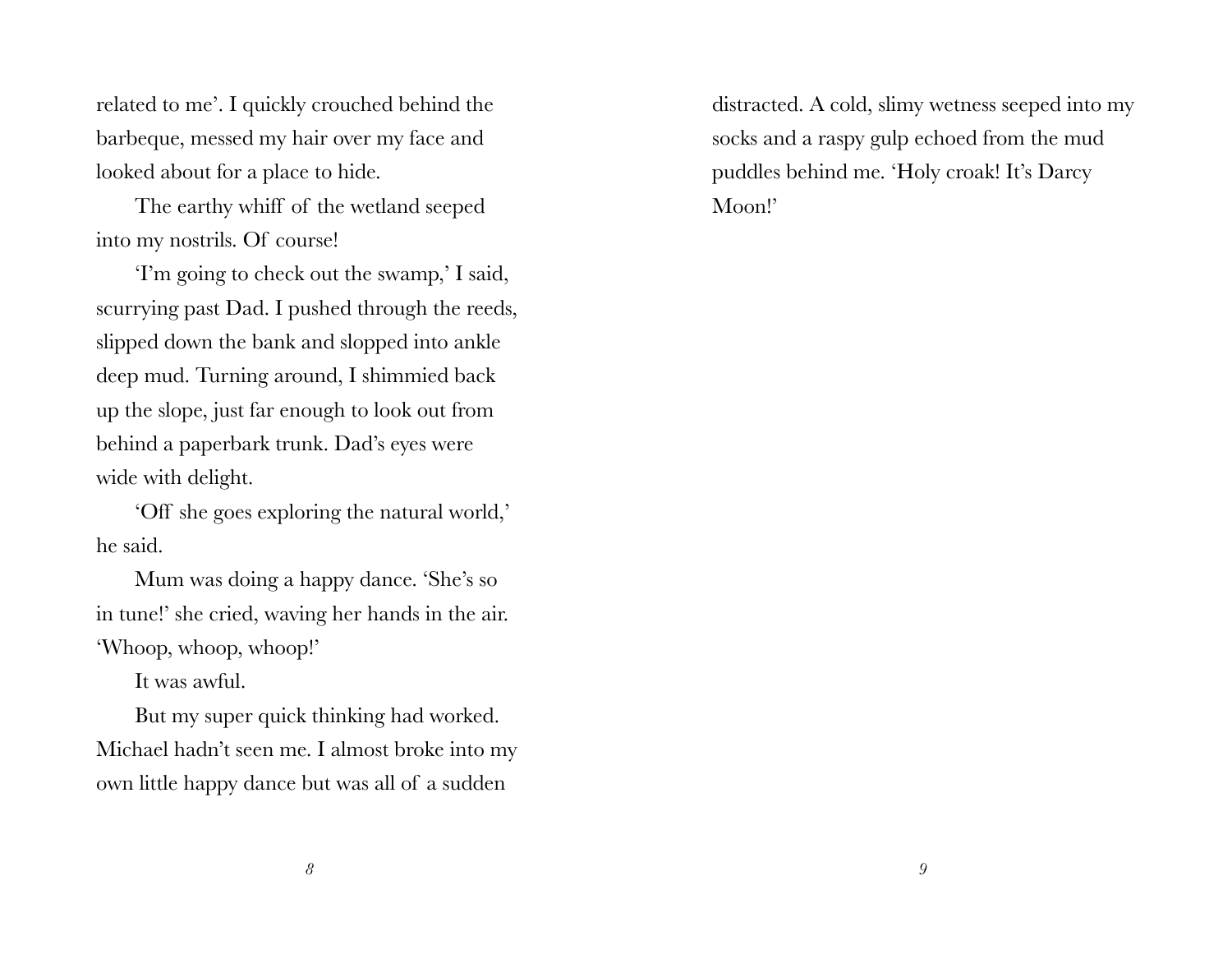## Holy Croak

'Well, don't just stand there like a stunned slug. Get a wiggle on!' The voice seemed to come from a large green frog. It glared at me from a patch of pondweed.

'Er-excuse me?' I stammered, looking around for someone — anyone, hiding in the rushes.

'Holy croak, girl, we don't have time for this.' The voice was definitely coming from the frog. 'My family's been missing all night. They could be barbequed frogs' legs by now!'

I squeezed my eyes shut and opened them again. Was I hallucinating? Or was someone

playing a trick on me? Someone who knew my name?

I looked around for a hidden camera. I couldn't see one but tried to look cool anyway, just in case I was being recorded. Casually strolling forwards, I lunged suddenly and grabbed the frog. It was slippery and cold and I could feel a tiny heart beating against my palm. Letting out a scream, I tossed it away. It landed in a writhing green heap in the mud.

'What are you doing?' the frog shouted at me. 'Don't you get it?' Bits of slime and spit were squirting out of his mouth. We are in a HURRY!' His croak was more of a manic squeal by now and his throat sac pumped faster than a cicada's back leg at dusk.

'I don't understand,' I said.

A scaly brown tortoise ambled from behind a blackened log. 'Allow me to explain,' it said.

'What the ...?' I said, sitting down heavily. 'Who the …?'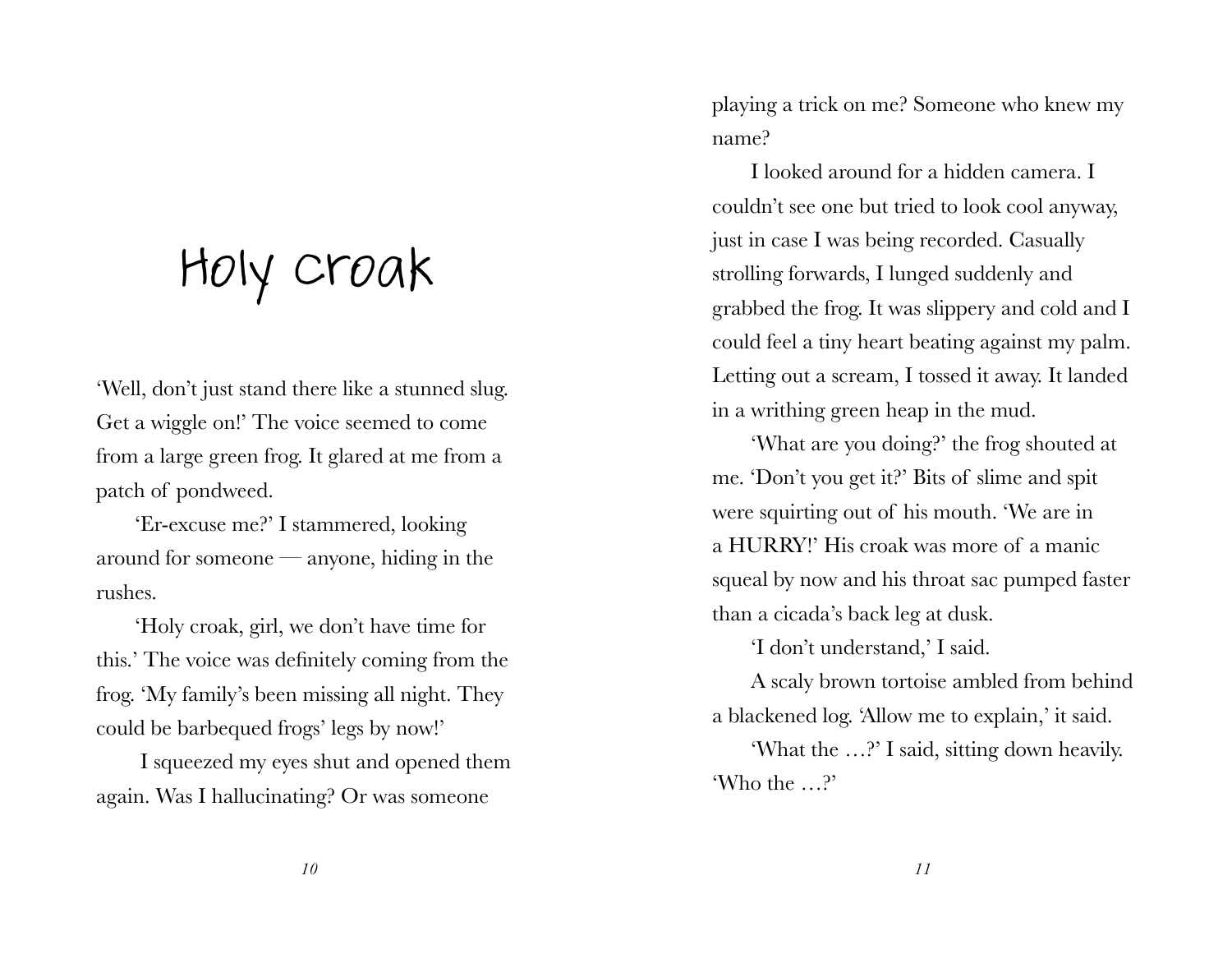'My name is Wizen,' said the tortoise. 'I am called Wizen because I am wise and somewhat wizened.'

'O-kaaay,' I said. But things were definitely NOT okay.

'This is Jumpy,' said Wizen turning his solemn grey eyes in the direction of the talking frog. 'He is called Jumpy because he is nervous by nature and jumps a lot.'



'Makes sense,' I said. But it absolutely did NOT make sense.

Wizen nodded his wrinkled head and carried on. 'Many of the swamp frogs have been going missing. It started about a year ago. Slowly at first, then faster until now we can wait no longer. We need your help.'

'You said she had mystical powers,' interrupted Jumpy, squirming himself out of the mud. He glared at Wizen. 'But she's slower than Old Granny Snail with a blister on her foot. Tell her we need to GO!'

Yumpy is feeling particularly nervous today,' said Wizen, slowly scrumphing about in the mud. 'I know you are anxious, Jumpy,' he said, 'but you need to have patience ... Darcy Moon is perplexed.'

'Yes,' I nodded. 'I am perplexed. And how do you know my name?'

'The Universe has chosen you as an Earth Guardian,' said Wizen, slowly pushing his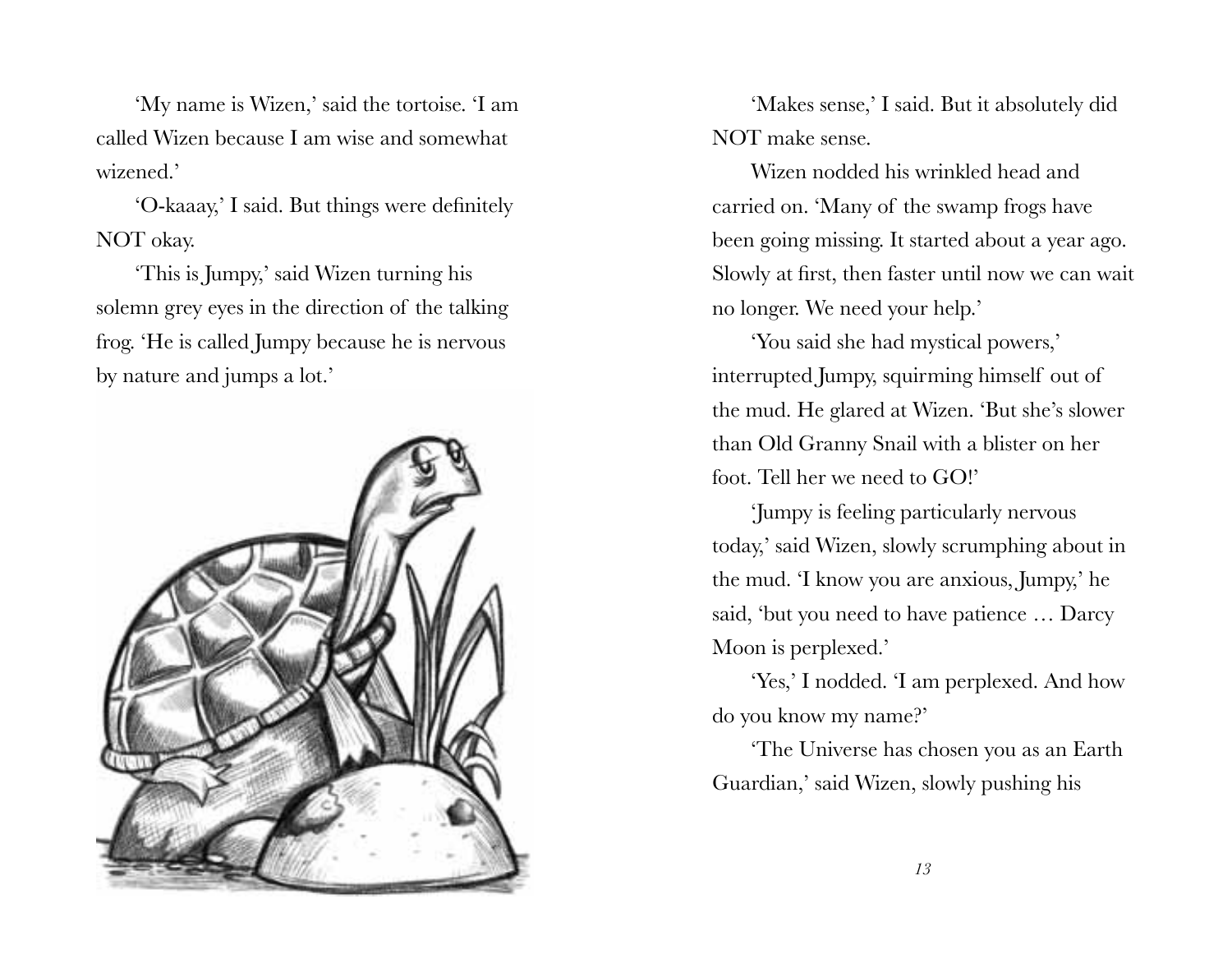knobbled neck out from his shell. 'She chose you to save the frogs. Like she chose Jacques Cousteau to save the oceans. Like she chose Steve Irwin to save the crocodiles.'

'Um,' I said, 'aren't those guys both dead?' 'The night you were born,' he said ignoring my question, 'there was a rare lunar eclipse. The planets were aligned.' He lifted a webbed foot and slowly waved it in the air as if the planets were hovering in front of him. 'When the eclipse passed,' he continued, 'the first ray of moonlight hit your newborn eyes and a cosmic dose of planetary magic passed to you.'

'But I'm just a normal kid,' I protested.

'Earth Guardian powers can lay dormant for many years, stirred only by the callings of an animal in need.' His neck trembled with the strain of holding up his ancient, weather beaten head. 'The animals need you now.'

'This is an EMERGENCY!!!' yelled Jumpy, jumping up and down. 'We need you *right* now!'



I gaped at the crazy scene before me. 'I'm getting out of here,' I said.

'You alone can help us,' announced Wizen. 'We will wait for your return.'

'Don't bother,' I muttered as I scrambled up the bank. I mean life was weird enough already with my parents around. I certainly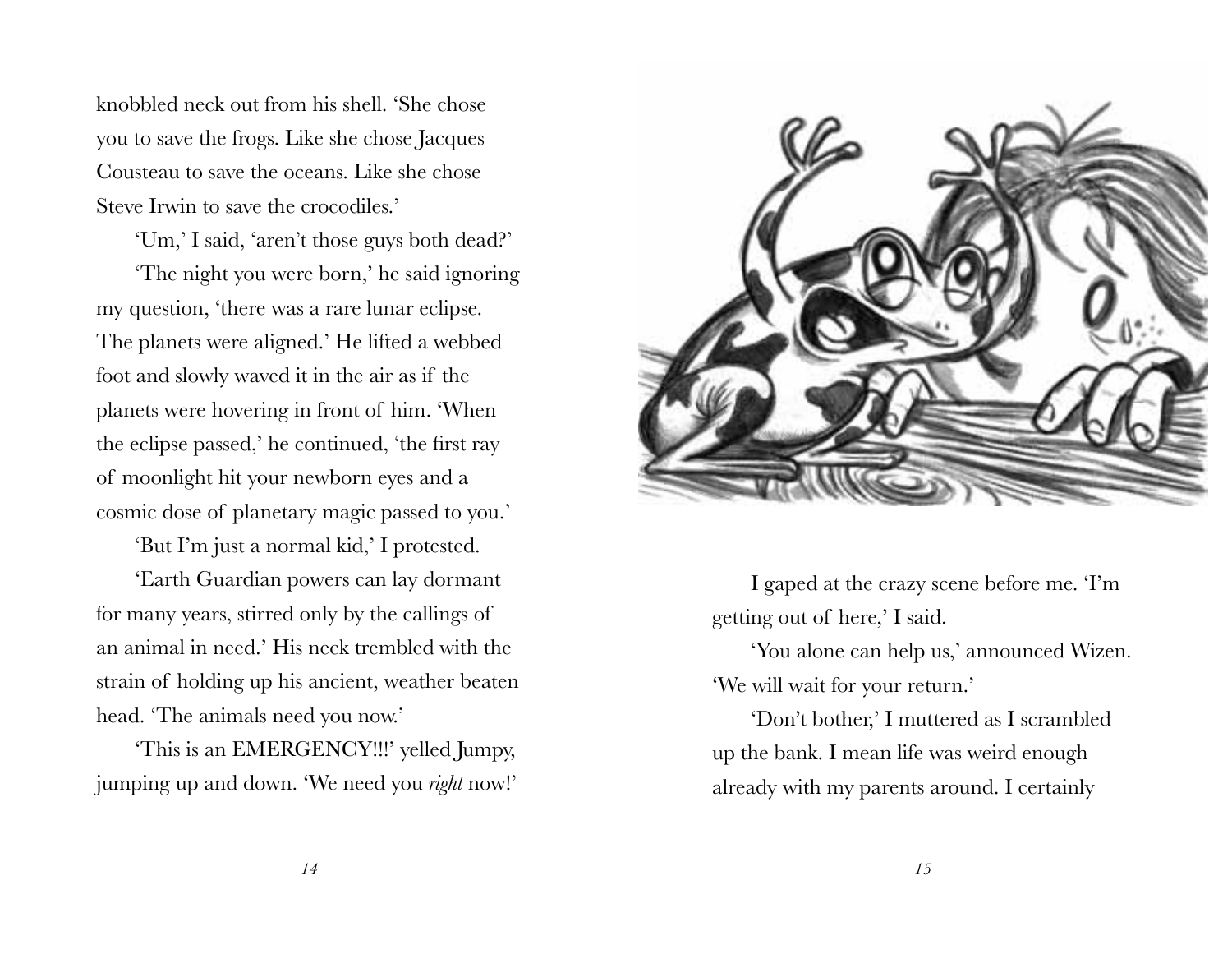didn't need a freaked out frog and a spooky old tortoise on my back as well.

## Pile of Poo

'Darcy!' cried Mum when she saw me trudging towards her. You look like a half-starved swamp monster.'

'Want a burger?' Dad dangled a crusty old sock in my face. 'I got a beaut fire started with your flint,' he said. 'All it needed was a bit of sock fluff and kaboom!'

I screwed up my nose. 'I'm not hungry. I want to go home.'

'Already?' asked Dad looking surprised. Then he shrugged. 'Okay. I've got all the wigglers I need for today.' Packing the leftovers into the esky, he threw the picnic rug at me and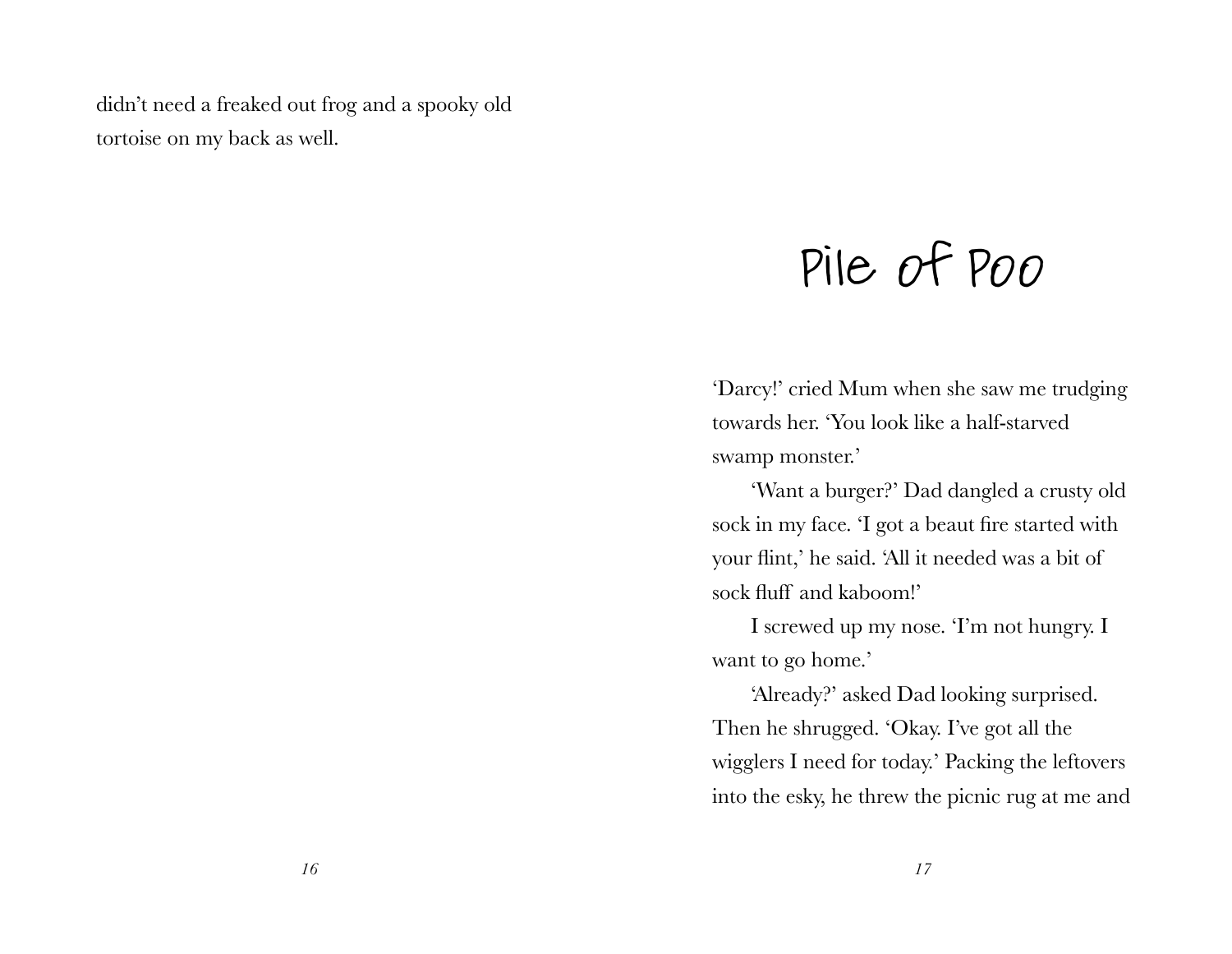we headed for home.

Mum and Dad didn't believe in cars. They said exhaust fumes were choking the Earth and melting the icebergs. We walked everywhere... or rode our bikes. Sometimes I wished we had a car but right then I was too stunned to think about it much. We traipsed the ten minutes across the grassland and down the bush track to the hole in our back fence.

I went through the hole first, closely followed by the esky and then Mum. She frowned at me. 'You look pale,' she said. 'I'll burn some cypress and lemon oils to get your blood flowing.'

Dad squeezed through last and gazed lovingly up at our compost pile. 'Don't get yourselves all tied up in knots,' he said, emptying his slimy collection of worms into a heap on the dirt. Thave brought you to worm heaven,' he said. 'Be free little wigglers.'

We made our way around the compost

heap, which wasn't easy because it filled our backyard right to the edges. We had to turn sideways and shimmy along the fence single file.

I would've preferred a regular yard like other kids. You know, one that didn't steam in the heat or release the gut-churning stench of  $\Lambda$  festering veggie scraps. But Dad made compost for a living. No wonder Mum was always burning oils. The pong was almost as bad as my sopping swamp sneakers.

When we finally got inside I was about to go straight to my room but paused. 'Mum,' I asked, 'what was my birth like?'

Mum beamed. 'Oh Darcy, it was the most spiritual moment of my life! We were in the garden — the compost pile wasn't as big then. It was the night of an eclipse. I wanted to see you as soon as you were born, but it was too dark. Your father had just decided to light candles when, like a miracle, the shadow passed and you were born into moonlight.' She smiled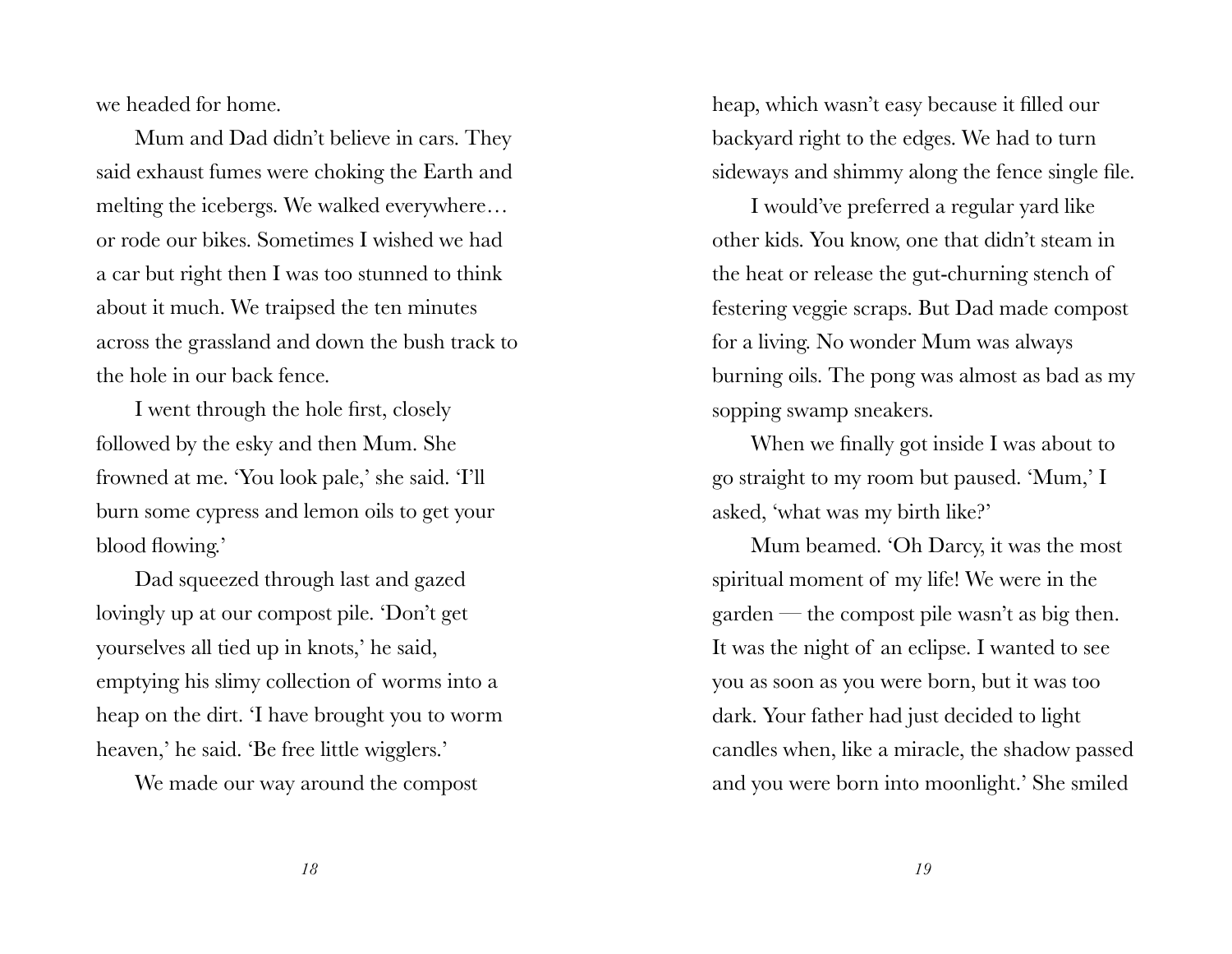and sighed. 'You were so beautiful,' she cooed. 'My darling baby girl. You were naked, and I was naked, and your father was nak …'

'Okay, Mum,' I said and closed my bedroom door with a bang.

## The Cool Crowd

As I pedalled toward Quagmire Primary the next day, I tried to convince myself nothing had changed. I mean, I still knew how to pull an awesome dust cloud skid at the bottom of our driveway, sprint the ring road around Aroona Park, speed past the rows of broccoli on Market Garden Road and reach the outskirts of sleepy Quagmire town in less than fifteen minutes. Yep. Everything was the same as usual. So, as I cruised by Quagmire's statue of a giant cabbage, I tried not to think about disappearing frogs and talking swamp creatures. But it was hard going. How could you put something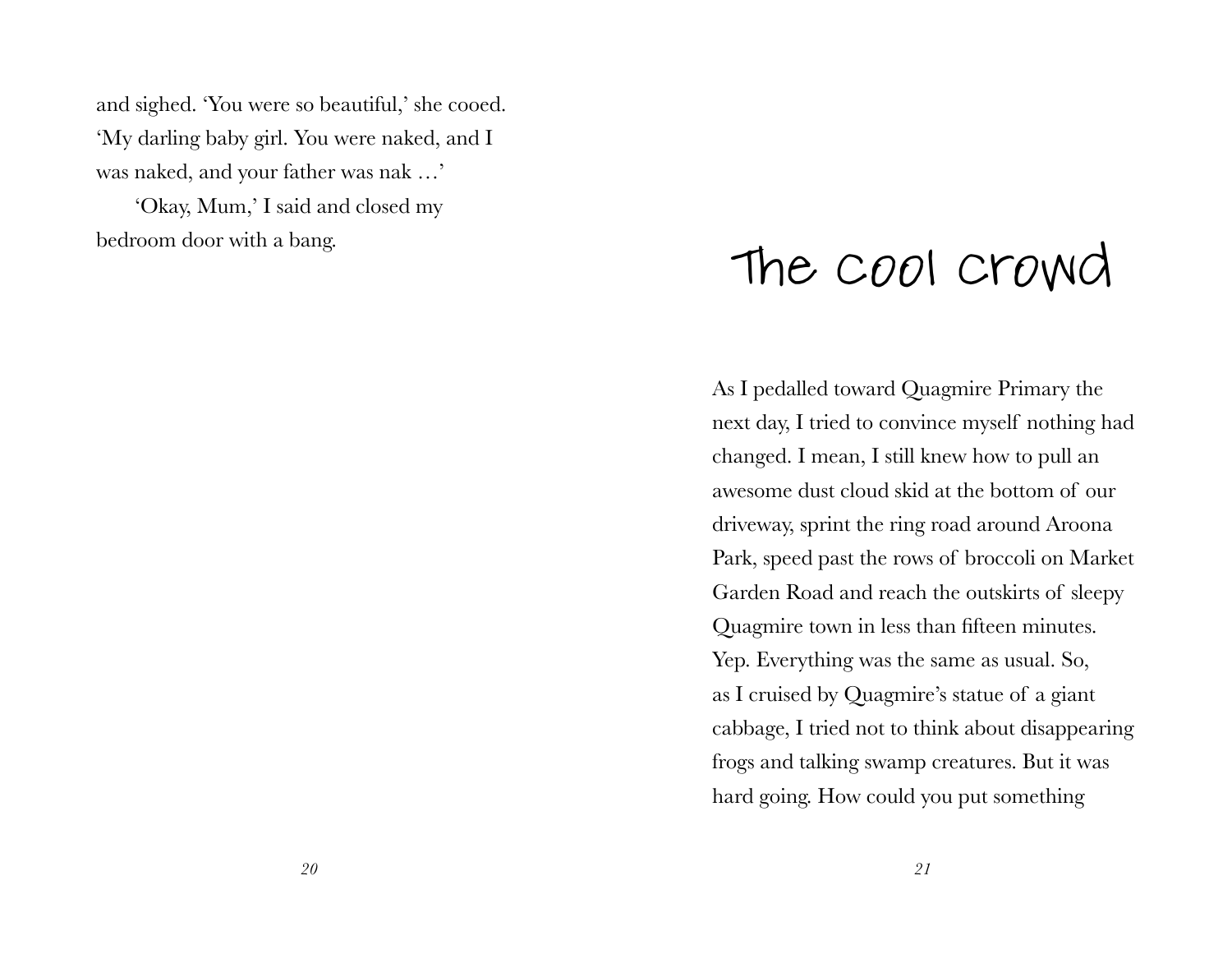like that out of your mind? I wanted to talk to someone about it. But it sounded crazy even to me. So I didn't tell anyone. Not even my best friend, Jedda.

'G'day Darce,' yelled Jedda, waving at me from the water fountains. 'How was the rest of your weekend?'

'Boring,' I called as I spun the combination on my bike lock. I headed over to our usual spot under the peppermint tree. 'Aroona Park with my crazy parents.' Flopping down on the grass we rummaged around in our bags for food.

Jedda found a vegemite sandwich and took a bite. 'Did you see my dad there?' she said with her mouth full. 'He was doing bush tucker talks.'

I shook my head. 'No. But I saw Michael.' Jedda's eyebrows scrunched together like a couple of grumbling caterpillars. 'You didn't hide did you?'

'Of course I did. I was with my parents.'

I prised the lid off my lunch box. 'GROSS! Leftover lentil burgers.' I shoved the squishy globs under Jedda's nose as evidence. 'See what I mean? My parents are so not normal.'

Jedda wrinkled up her nose. 'Get a grip, Darcy,' she said. 'Your mum and dad are really nice. And anyway, who cares what other people think?'

'I do,' I said, staring through my tangled hair at my disgusting lunch. I clicked the lid back on. 'I'll take this home for the worms.'

'Here comes Taylor,' said Jedda nodding in the direction of the water fountains. Taylor always said hi to us in the mornings, which was good of her because she was really popular and, in case you hadn't guessed, Jedda and I weren't. We had each other and that was enough. But everybody loved Taylor.

'Hi guys. How are you?' she piped. Her friends crowded round her like moths to a dunny light. Sometimes I wished I could be the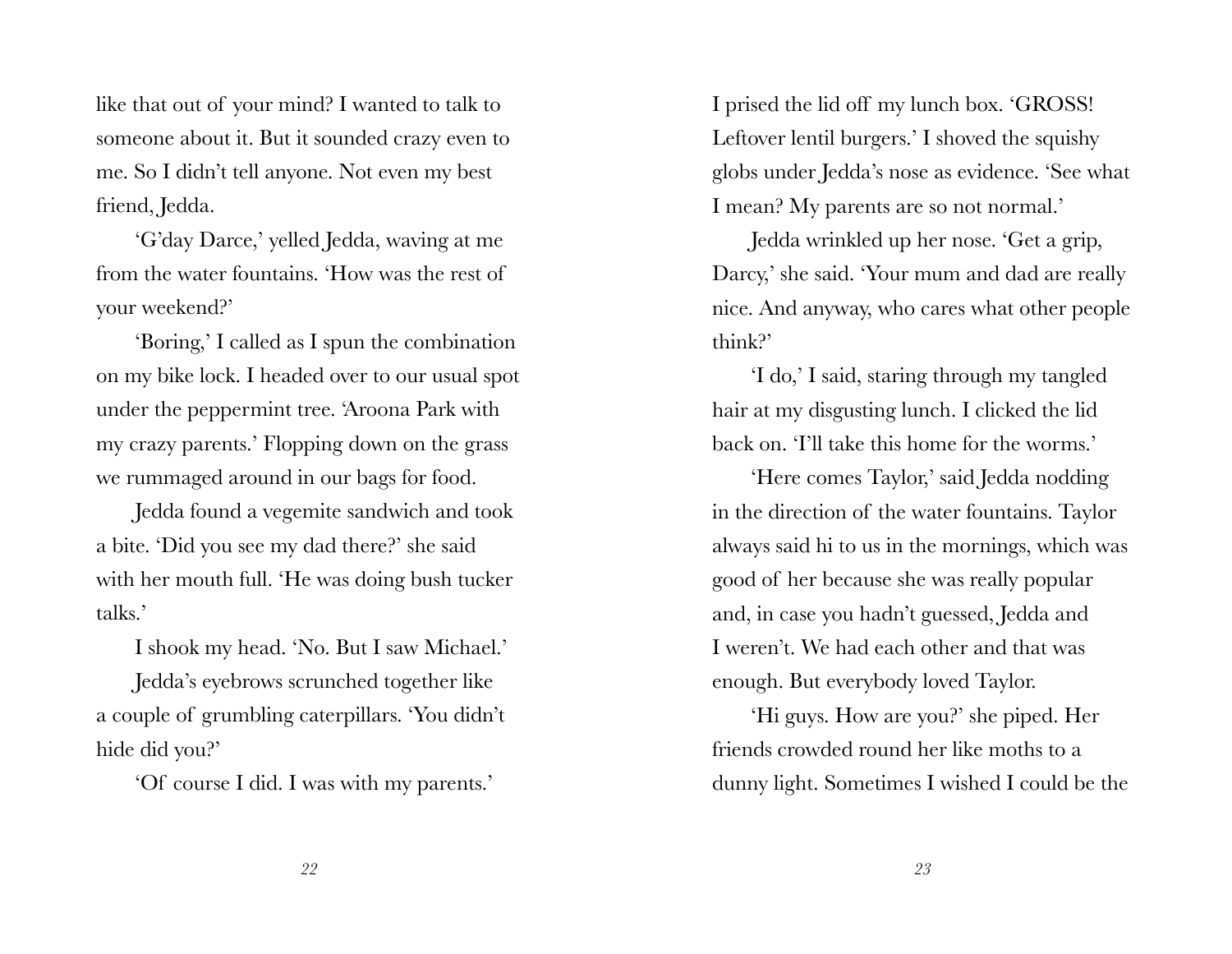dunny light for once. 'Anything good, Darcy?' she said eyeing my lunch box.

'Just leftovers.'

'Want to come to the canteen with us? Skippity Chips have finally reached Quagmire. We're all getting some.'

Jedda frowned. 'We don't have any mon  $\ldots$ <sup>'</sup> I jabbed her in the ribs with my elbow.

'Sure,' I jumped to my feet and pulled Jedda up by her T-shirt. Tve got cash,' I whispered. Jedda pulled herself free of my grip and glared at me. 'Come on Jedda,' I begged. 'Please?' I grabbed her arm and started walking toward the canteen.

'Where did you get cash?' said Jedda.

'Save-a-Species fundraiser,' I explained.

'You're going to use your donation money to buy Skippity Chips? Darcy Moon, won't your mum chuck a complete wobbly?' Jedda had to shout over all the excited chatter and rustling chip packets as we entered the canteen.

'She won't find out.' I narrowed my eyes and fixed Jedda with the most intense stare I could manage.

'Whatever,' she shrugged. 'As long as you buy me a packet too.' She gave a mischievous grin. 'Have you seen the ad yet?'

I rolled my eyes. 'How could I when we don't have a television?'

I hadn't seen the Skippity Chips ad, but I had seen an article in the local newspaper about the guy who invented them. I was amazed because he went to Quagmire Primary too, except thirty years ago. And now he was a millionaire!

I finally got to the counter and ordered two packets. I felt pretty guilty handing over all the donation money. But I didn't want to miss out. It had taken a whole year for Skippity Chips to arrive in Quagmire shops. And besides, I was starving.

I gave Jedda her packet and we ripped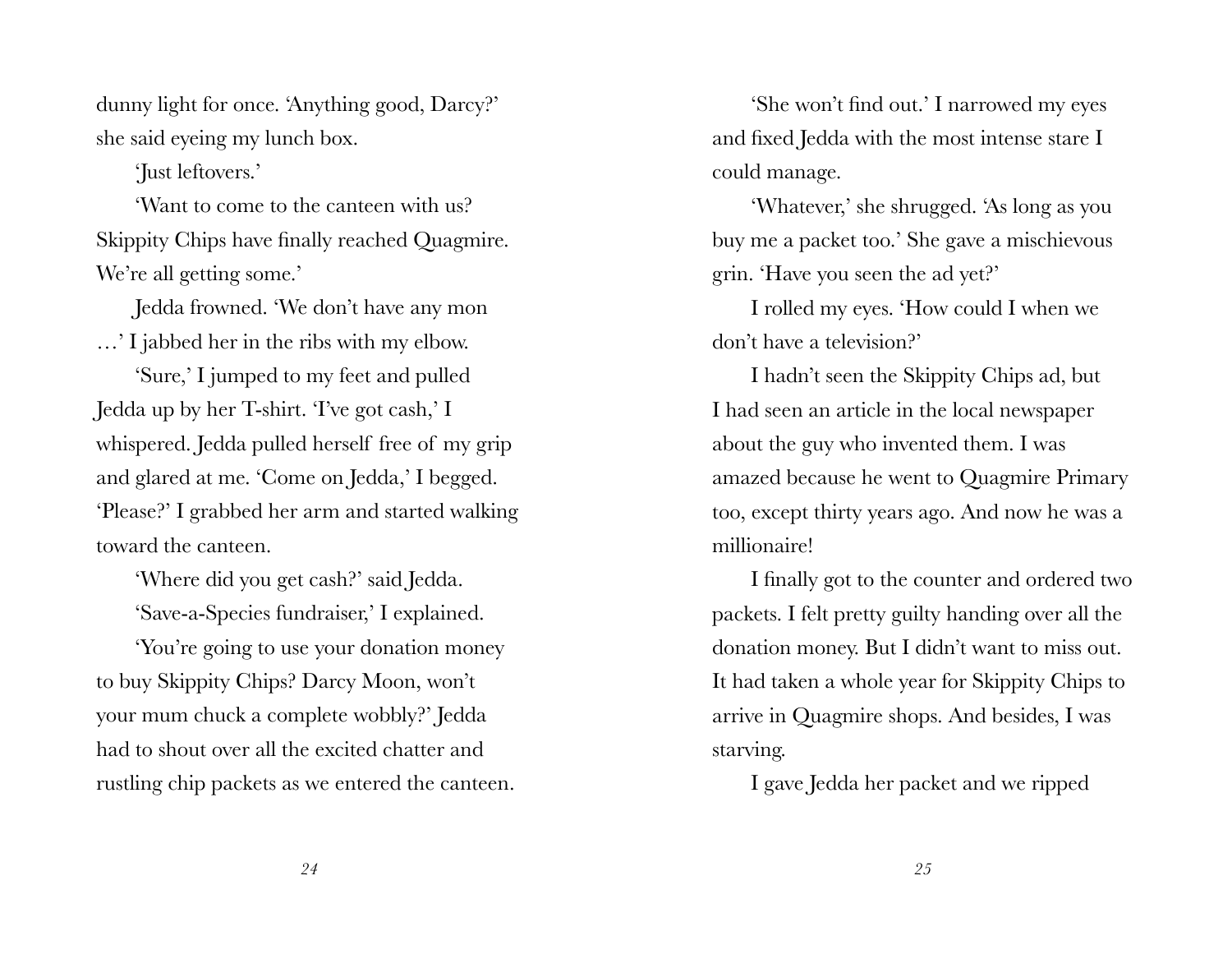them open together.

They looked like regular potato chips. Round and flat except for where they'd curled and bubbled in the hot oil. I put one in my mouth and sucked off the powdery flavouring. It bubbled and popped on my tongue like a savoury fizz bomb.

'Yum!' said Jedda. 'There's a party in my mouth!'

I swallowed the first chip down and grabbed another handful. This time I chewed them all up and swished them around my mouth before swallowing. Delicious!

Finally tipping the crumbs at the bottom of the packet into my mouth, I looked around at everyone chatting and smiling and licking their lips. For a minute it actually looked like Jedda and I were part of the cool crowd.

"What flavour do you think they are?" I asked sucking the spicy green salt off my fingers.

Jedda checked the label. The just says natural flavours on the packet.'

'Taste like chicken kebabs with garlic sauce to me,' said Taylor.

'Sour cream and onion?' I suggested.

'Whatever it is,' said Jedda, 'they're delicious!'

Just then I heard the clanking of the donation tin.

'Save-a-Species! Donation money this way!' called Michael as he made his way through the crowd.

Taylor wiped her hands on a pink handkerchief. 'Here's my money,' she said dropping her coins into the tin. Everyone else grappled through their pockets.

I kept my head down, gazed into my empty chip packet and hoped Michael wouldn't notice me. But he stopped right in front of me and shook the tin in my face. 'Cough up Mooney,' he commanded.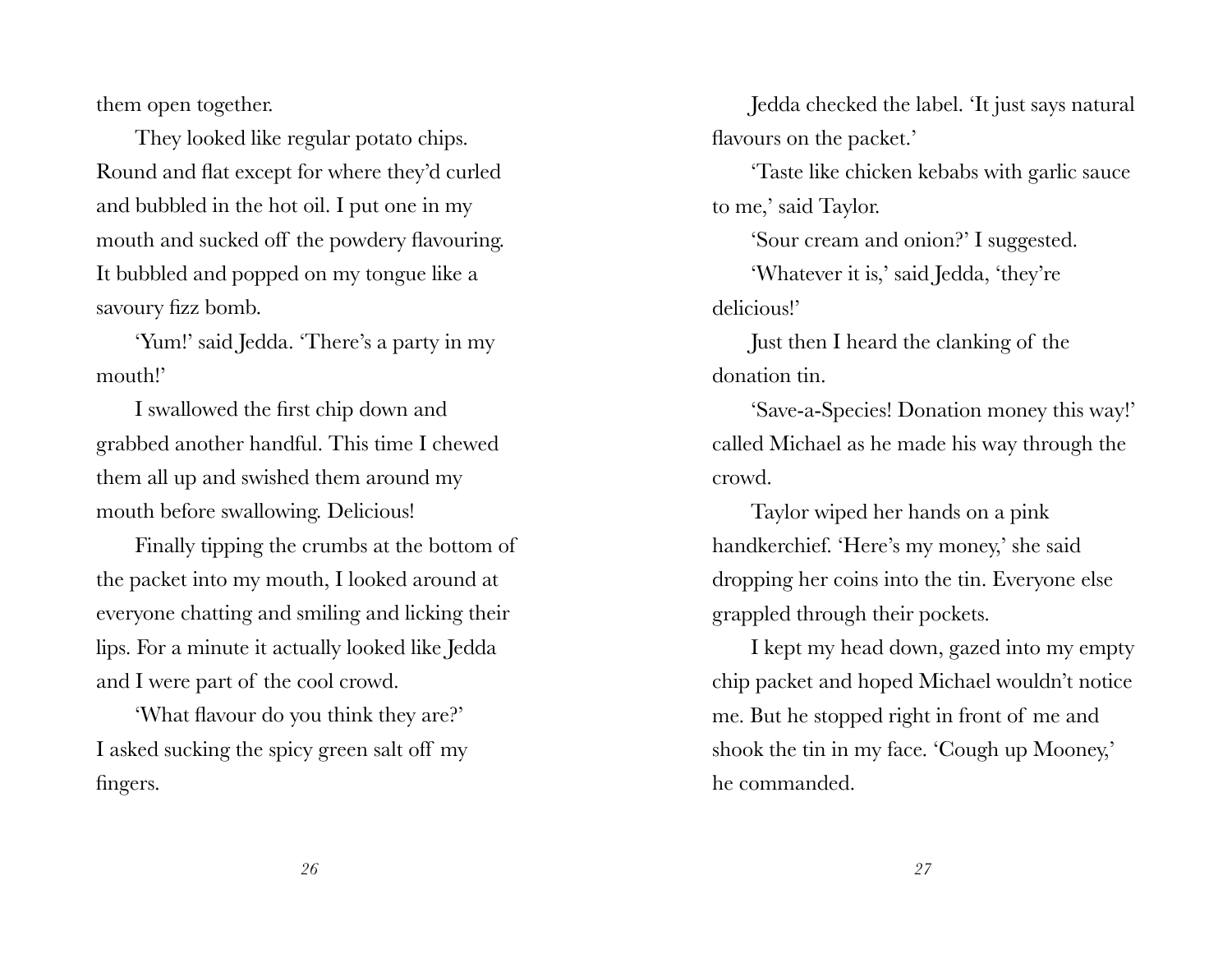I felt a hot lump in my chest. I wasn't sure if it was guilt or indigestion but whatever it was, I wished I hadn't eaten those chips.

'Um...I don't have any money,' I mumbled.

'What?' shouted Michael, 'No Money



## Mooney!'

Michael's friends snorted. The other kids sniggered and even Taylor had a quiet giggle.

Jedda didn't laugh. She just looked at me and shrugged. 'Come on,' she said, 'let's go.' We threw our chip wrappers in the bin and walked to class.



'Now see why I hid at the park yesterday?' I said. 'My whole life is one big embarrassment after another.' As we

clattered into the classroom Jedda gave me a pitying look. Sitting down, she pulled her writing pads and